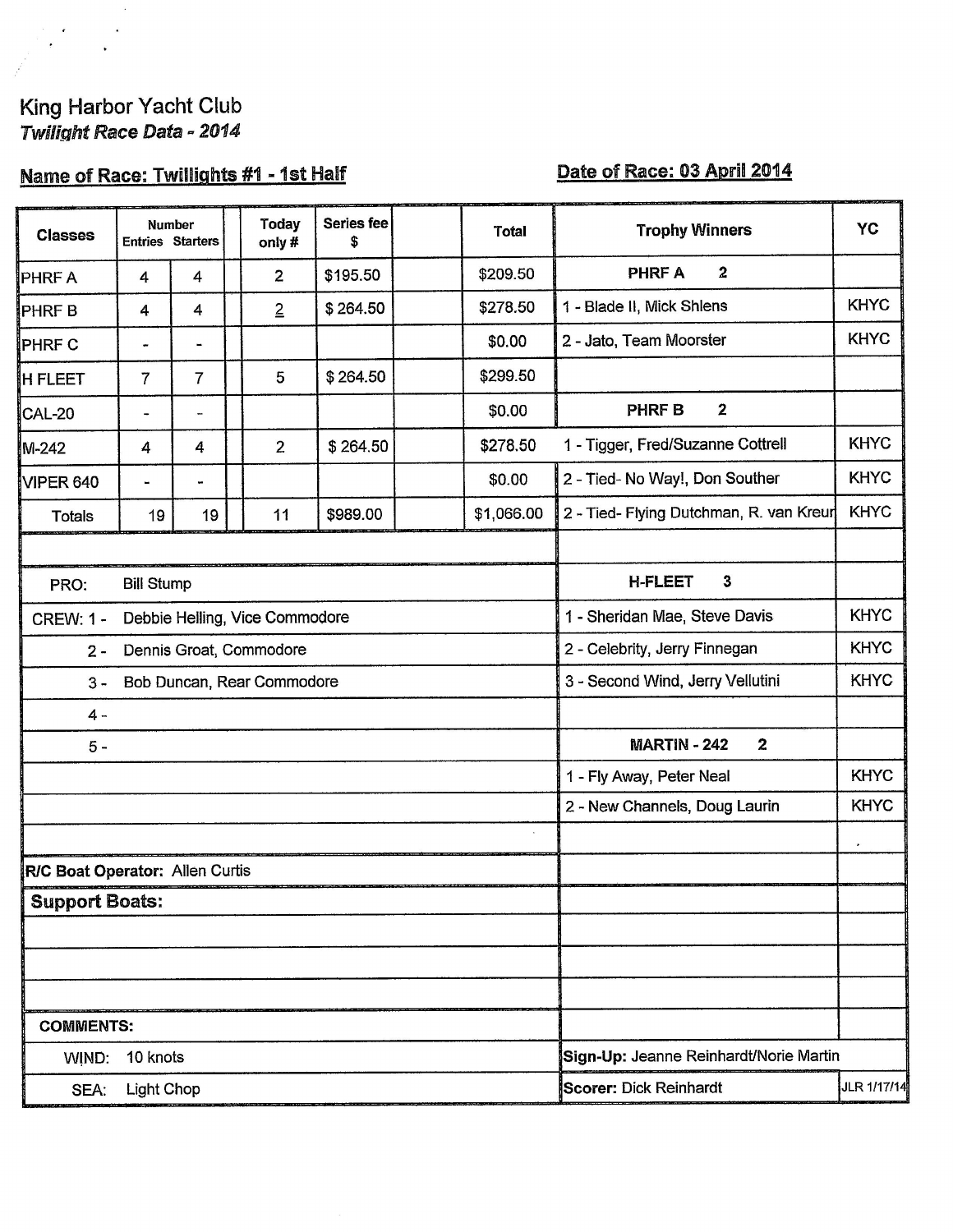## **2014 KHYC TWILIGHTS First Half - Race # 1**

#### **King Harbor Yacht Club**

#### Race Date: 3 Apr 2014

Wind Speed: 7-10 kn

#### PRO: Bill Stump

|                   | Div<br><b>Rank</b> | Sail No. | <b>Boat Name</b>       | <b>Owner / Skipper</b>                                    | Rating       | Finish<br><b>Time</b> | <b>Elapsed</b><br><b>Time</b> | Corrected<br><b>Time</b> | <b>Boat Type</b> | <b>Club</b>  |
|-------------------|--------------------|----------|------------------------|-----------------------------------------------------------|--------------|-----------------------|-------------------------------|--------------------------|------------------|--------------|
| <b>PHRF-A</b>     |                    |          |                        | PHRF Time on Distance / Start Time 18:15:00 / Dist.6.70 n |              |                       |                               |                          |                  |              |
|                   |                    | 37       | Blade II $(**)$        | Mick Shlens                                               | $\mathbf{0}$ | 19:25:33              | 01:10:33                      | 01:10:33                 | Far40            | <b>KHYC</b>  |
|                   | 2                  | 7311     | JATO $(*)$             | Team Moorster                                             | 42           | 19:30:43              | 01:15:43                      | 01:11:02                 | J 111            | <b>KHYC</b>  |
|                   | 3                  | 888      | Huckleberry3           | Jim Murrell                                               | $\mathbf{0}$ | 19:26:35              | 01:11:35                      | 01:11:35                 | Farr 40          | <b>CBYC</b>  |
|                   | 4                  | 11165    | Stampede               | Glenn Griley                                              | 42           | 19:32:08              | 01:17:08                      | 01:12:27                 | J 111            | KHYC         |
| <b>PHRF-B</b>     |                    |          |                        | PHRF Time on Distance / Start Time 18:20:00 / Dist.4.50 n |              |                       |                               |                          |                  |              |
|                   |                    | 42757    | Tigger $(*)$           | Fred & Suzanne Cottrell                                   | 84           | 19:09:26              | 00:49:26                      | 00:43:08                 | J 33             | <b>KHYC</b>  |
|                   | 2.5                | 28124    | No Way $!$ (*)         | Don Souther                                               | 138          | 19:16:50              | 00:56:50                      | 00:46:29                 | $B-25$           | <b>KHYC</b>  |
|                   | 2.5                | 87027    | <b>Flying Dutchman</b> | Rudy Van Kreuningen                                       | 93           | 19:13:27              | 00:53:27                      | 00:46:29                 | Hobie 33         | <b>KHYC</b>  |
|                   | 4                  | 46192    | H <sub>2</sub> Blue    | Ross Moore                                                | 108          | 19:15:01              | 00:55:01                      | 00:46:55                 | J 92             | <b>RBYC</b>  |
| <b>H-Fleet</b>    |                    |          |                        | PHRF Time on Distance / Start Time 18:10:00 / Dist.3.90 n |              |                       |                               |                          |                  |              |
|                   |                    | 56732    | Sheridan Mae (*)       | Steve Davis                                               | $-51$        | 18:56:58              | 00:46:58                      | 00:50:17                 | Catalina 36      | <b>KHYC</b>  |
|                   | 2                  | 7950     | Celebrity              | Jerry Finnigan                                            | $-80$        | 18:56:45              | 00:46:45                      | 00:51:57                 | Cal 40           | <b>KHYC</b>  |
|                   | 3                  | 97668    | Second Wind            | Jerry Vellutini                                           | $-2$         | 19:04:53              | 00:54:53                      | 00:55:01                 | Cal 25           | <b>KHYC</b>  |
|                   | 4                  | 56782    | Midnight Run           | John Dean                                                 | $-55$        | 19:02:58              | 00:52:58                      | 00:56:33                 | Catalina 320     | <b>KHYC</b>  |
|                   | 5                  | 56384    | Memi II $(*)$          | Mike Devine                                               | 6            | 19:11:39              | 01:01:39                      | 01:01:16                 | ColChal          | <b>KHYC</b>  |
| RAF               | $\,8\,$            | 7026     | <b>Trigger Fish</b>    | Steve Troeger                                             | $-126$       | 18:49:36              |                               |                          | Bensac 40.7      | <b>KHYC</b>  |
| RAF               | 8                  | 27432    | Oliver                 | John Mitchell                                             | 201          | 19:05:04              |                               |                          | Santana 27       | <b>SMBYR</b> |
| <b>Martin 242</b> |                    |          | One Design             |                                                           |              |                       |                               |                          |                  |              |
|                   |                    | 97947    | Fly Away               | Peter Neal                                                |              |                       |                               |                          | Martin 242       | <b>KHYC</b>  |